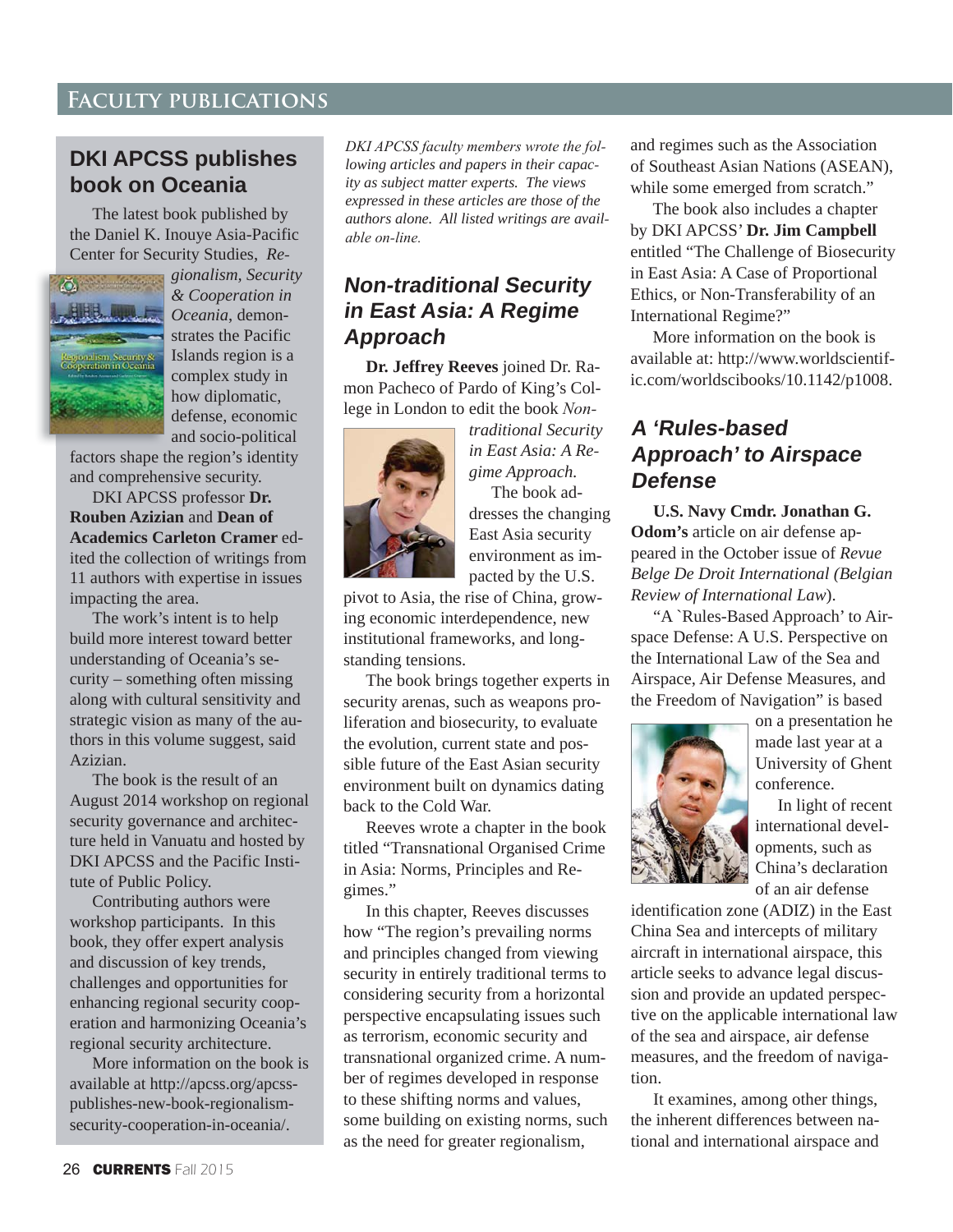discusses how air defense measures of ADIZs and aircraft intercepts can be employed in a manner consistent with the freedom of navigation.

To read more, go to the Social Science Research Network site at http:// papers.ssrn.com/sol3/papers.

#### *A Tipping Point in the U.S.-China-Vietnam Triangle*

Published in the on-line magazine *The Diplomat*, Dr. Alexander Vuving's article "A Tipping Point in the U.S.- China-Vietnam Triangle" addresses the first-time visit by a Vietnamese



communist party chief to the United States.

According to Vuving, when U.S. President Barack Obama met with General Secretary Nguyen Phu Trong in the

White House July 7, the two leaders took a major step forward in the quiet, yet profound shift that is "changing the game" both in the U.S.-China-Vietnam triangle and in Vietnam's domestic politics.

Vuving writes the visit reflects Vietnam's growing strategic partnership with the United States, a relationship that favors Vietnam's reformers as opposed to its conservative elite and will likely "irritate China." "It also means that Hanoi has reached the limits of its engagement with Beijing and is now trying to reach out to Washington to broaden its options." Vuving intimates China's actions in the South China Sea may be contributing to Vietnam's look West.

To read the complete article, go to http://thediplomat.com/2015/07/a-tipping-point-in-the-u-s-china-vietnam-

### *Sharia Law and Its Implications for Women's Status and Rights*

Dr. Saira Yamin contributed a chapter titled "Sharia Law and Its Implications for Women's Status and Rights" to a new two-volume book *Women, War* 

*and Violence: Topography, Resis tance and Hope,* edited by Mariam *...Publications continued on Page 42*

M. Kurtz and Lester R. Kurtz. Her chapter, which appears in volume 1, examines the relationship between Sharia (Islamic) Law and the status of women in Muslim societies.

In the book, Yamin explores how Sharia has been incorporated in legal and social structures and institutions, and reflects on associated implications for women.

According to Dr. Yamin, the chapter "finds that the interpretation and uses of Sharia are not uniform across the Muslim world and it has been used either as a tool for progressive reform or, conversely, for the suppression of women."

"This illustrates that in some Muslim societies where patriarchal norms and traditions are pervasive, women are subjected to injustice through judicial or extrajudicial means sometimes through misrepresentation of Sharia."

Yamin relates there is evidence to suggest that transformative change for women is possible through legal reform in compliance with Sharia.

For information on the book containing Yamin's chapter, go to http:// www.abc-clio.com/ABC-CLIOCorporate/product.aspx?pc=A4032C.

## **Alumni Perspectives**

*While attending APCSS courses, Fellows are required to complete a* Fellows Project, which may be done as a presentation, research paper or policy brief. APCSS makes these papers available on-line in our *"Alumni Perspectives" publications.* 

**"Cost-effective Maritime Security Cooperation Against Piracy**  in the Somali Region" is a paper by a recent graduate of the Advanced Security Cooperation course (ASC 15-1) Cmdr. Zeeshan Kareem, who serves with the Pakistani Navy. Kareem's paper addresses current international efforts to combat piracy in sea lanes off the Horn of Africa. He explains that Somali piracy has cost nations and companies billions of dollars over the years, including more than \$1 billion in 2013 alone. His paper advocates for continued international collaboration despite a lessening of piracy in the region since 2012. The

paper is available at http://apcss.org/wp-content/uploads/2015/06/ Zeeshanfinal-revised-final.pdf.

**"Engagement of Malaysia and Indonesia on Counter-insur**gency in the South of Thailand," is a paper by recent graduate of the Advanced Security Cooperation course (ASC 15-1) Wassana Nanuam. She is a journalist with the Bangkok Post who writes on political and military issues. Her paper promotes cooperation between Thailand and two neighboring nations to help solve what she describes as an intractable insurgency in southern Thailand. The conflict has resulted in 5,300 deaths between 2004 and 2014. She writes that Thailand is moving away from a military focus to emphasis on peaceful dialoque. The paper is available at http://apcss.org/wp-content/ uploads/2015/08/AP-Wassana-counterinsurgency-Aug2015.pdf.